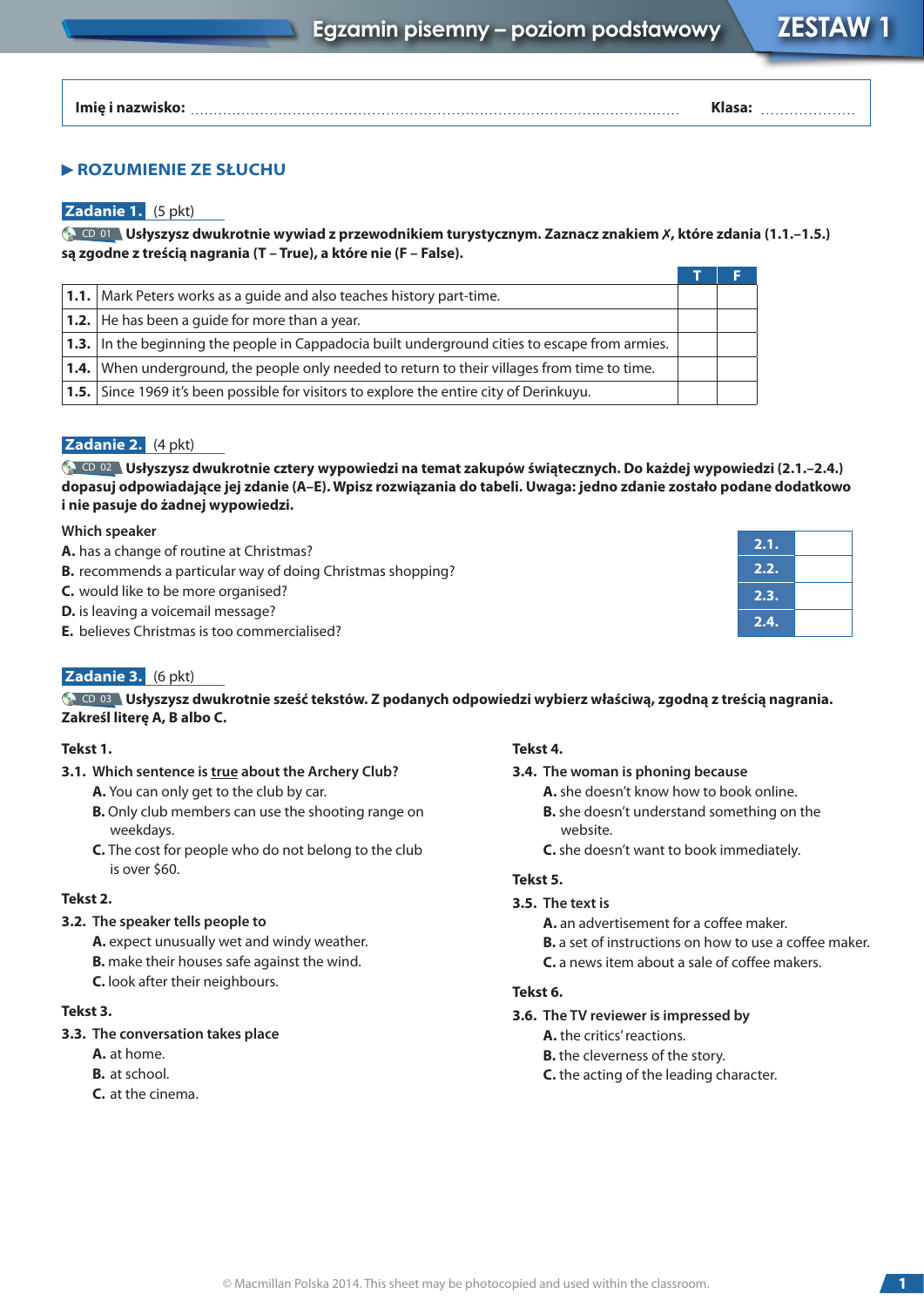# **ROZUMIENIE TEKSTÓW PISANYCH**

# **Zadanie 4.** (4 pkt)

**Przeczytaj poniższy tekst. Dobierz właściwy nagłówek (A–F) do każdego fragmentu tekstu. Wpisz odpowiednią literę w miejsca 4.1.–4.4. Uwaga: dwa nagłówki zostały podane dodatkowo i nie pasują do żadnego fragmentu tekstu.**

- **A.** A real fear
- **B.** Not a true report
- **C.** A mysterious discovery
- **D.** A bomb on board
- **E.** A typical example
- **F.** A dangerous voyage

# **4.1.** \_

The history of marine travel is rich in mystery. There are many stories about ships which did not reach their destinations or disappeared and have never been found. Some have even been discovered floating about with nobody on board. The mystery of the Mary Celeste is no exception here. She appeared in 1872 with no crew on board in perfect weather conditions and she has inspired many stories. **4.2.** \_

The Mary Celeste was a large American cargo ship. It left New York on 5th November 1872 with a cargo of industrial alcohol, and was sailing to the Italian port of Genoa. A month later, it was seen on the Atlantic Ocean by the sailors of another ship, the Dei Gratia. After careful observation of the ship's strange movement, Captain David Moorhouse of the Dei Gratia sent a few men out in a boat to investigate. It appeared that the crew members had left the ship in a great hurry, leaving behind them all their possessions and many valuable items. Why? **4.3.** \_

There have been many theories that try to explain the mystery. One appeared in January 1884, when a story entitled 'The J. Habakuk Jephson Statement' was published in a London magazine. Jephson claimed he'd been a crew member on the Mary Celeste. He talked about a rebellion of black sailors who threw all the white men out into the sea and left the ship in a lifeboat. However, it was simply a story written by the famous author Arthur Conan Doyle. **4.4.** \_

Another, much more probable explanation for the Mary Celeste mystery focuses on the dangerous cargo the ship was transporting. It was not unusual for this kind of cargo to cause fires or explosions on board the ships. It is believed that the crew might have smelt strong alcohol fumes, and left the ship in panic, because they were worried about an explosion. However, despite the large number of these theories, the case of the Mary Celeste still remains one of the greatest maritime mysteries.

# **Zadanie 5.** (3 pkt)

### **Przeczytaj trzy teksty dotyczące wyjazdów na wakacje. Z podanych odpowiedzi wybierz właściwą, zgodną z treścią tekstu. Zakreśl literę A, B albo C.**

#### **Tekst 1.**

'Beth, why don't you sit on the balcony and look at the view. It's spectacular', Tony said as he went into the kitchen to find something simple to eat. We weren't that hungry because we'd had a big breakfast at the café on the beach earlier.

I went to sit on the balcony. Tony was right. It was a great view, all the way down the hill to the blue sea. It was my first visit to his rented holiday home and I imagined it had cost a fortune! My little ground floor flat looked directly over a restaurant car park, which was not ideal. In spite of that, it was in a friendly area, with lots of people around. Tony's place was a bit isolated for me. But that was Tony. He enjoyed his own company.

#### **Tekst 2.**

In the past older people simply stopped going on holiday when they reached a certain age. There were many reasons for this. Many older people could no longer drive to holiday destinations or they found airports too crowded and difficult to deal with. Hotels weren't convenient for people who couldn't walk up three flights of stairs and holiday insurance was extremely high for anyone with a medical problem. However, our specialist website can help find the perfect holiday for the older traveller and it's packed with tips about travel, accommodation and insurance. Being older doesn't mean you have to stay at home. Get online now and find your dream location.

- **5.1. Which sentence is true about Beth?** 
	- **A.** She would prefer to rent a holiday home like Tony's.
	- **B.** She likes the view from her own flat.
	- **C.** She doesn't like living far away from other people.
- **5.2. The text**
	- **A.** explains the reasons why older people travel less.
	- **B.** advertises some services for older people.
	- **C.** gives advice to older people about easy ways to travel.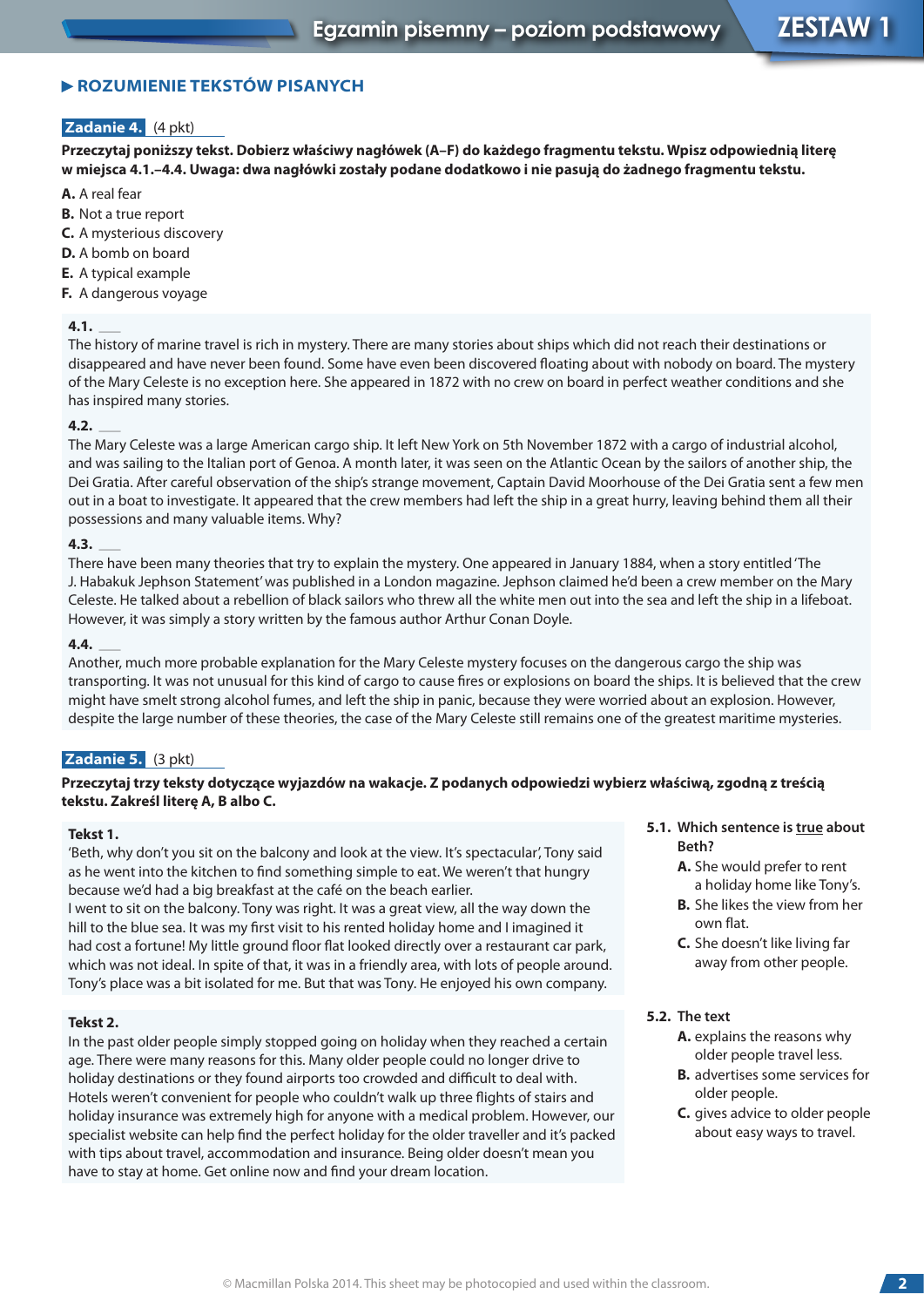**5.3. Tricia is writing the email to A.** give Ben some advice. **B.** make some arrangements about her holiday. **C.** ask Ben to do some things

for her.

# **Tekst 3.**

Hi Ben,

A big thank you for looking after Bingo while we're away! I'm not sure if I told you about a vet's appointment he has on Thursday? It's at 10.30 – just a routine check-up. Is that OK? Also, someone's coming round on Friday to repair my computer – about 2 o'clock. It would be great if you could let him in. I'd ask you to do it because you know so much about computers but you've got a lot of work at the moment. We'll be back late on Saturday so I'd be grateful if you could get some milk and bread for us. What would we do without you?

Thanks a lot,

Tricia

# **Zadanie 6.** (5 pkt)

**Przeczytaj poniższy tekst. Z podanych odpowiedzi wybierz właściwą, zgodną z treścią tekstu. Zakreśl literę A, B, C albo D.**

# **THE RESTAURANT**

It was only a few minutes past nine when me and Mark left the cinema. 'Fancy going to a restaurant for dinner, Sarah?' he asked. 'There's one nearby that's opened up recently. Frank told me it was really good and was really impressed by the opening event. I wanted to book a table, but I wasn't sure you'd like to go'.

'Thanks, but I'm not that hungry and I'm a bit tired' I said. Not true. I was, and I wasn't. Cooking is a big part of my life, and I'm really fussy about what I eat. Restaurants could hardly ever meet my expectations. On second thoughts, though, Frank was the only person I knew who was more demanding in this respect, so his good opinion of the place made me somewhat interested and I decided to visit the restaurant after all.

Mark led the way. We turned right, and a few hundred metres up the street, we saw a neon sign. The Cottage, it read. We went inside.

'Are you sure it's here?' I asked. 'This is a diner, not a restaurant'. I was looking at a long line of simple tables.

'No, no, it's OK. Frank told me they also run a diner. The restaurant's in another part. Excuse me, how do we get through to the restaurant?' he asked the woman at the bar. 'Is there another entrance?'

She explained that the main entrance to the restaurant was at the other side of the building but that we could also get in there directly from the diner. Discouraged by the uninspiring design of the diner, I wasn't expecting much of the restaurant, but, as we went through the door, I felt as if I'd travelled back in time into my grandma's dining room in her country cottage. Someone had put a lot of effort into making the interior a cosy room, with a fireplace that created a real homely atmosphere. A moment later, a waiter was beside us. He showed us to a nice table by the window and handed us the menu. I looked at it carefully, as I knew from experience that many restaurants make serious mistakes in their menu designs. They are often either

too complicated, do not fit the general design of the restaurant or highlight the prices so there is no feeling of hospitality. Well, this one perfectly matched the cottage-like décor, with the meals being listed in an elegant way and the price given below in a discreet manner.

Meanwhile, the waiter was back. 'Are you ready to order?'

#### **6.1. Mark suggested having dinner in the new restaurant because**

- **A.** he had been there before.
- **B.** heard a good opinion about it.
- **C.** he had attended the opening of the restaurant.
- **D.** he had made a reservation.

# **6.2. Sarah agreed to go to the restaurant**

- **A.** although she was very tired.
- **B.** because she doesn't like cooking herself.
- **C.** because she was curious to see it.
- **D.** although she wasn't that hungry.

# **6.3. When they entered the diner,**

- **A.** Mark thought they were in the wrong place.
- **B.** they both thought they'd made a mistake.
- **C.** they were met by a waiter at the door.
- **D.** Mark explained the situation to Sarah.

# **6.4. In Sarah's opinion, the menu**

- **A.** was similar to those in other restaurants.
- **B.** didn't go with the restaurant design.
- **C.** was nicely designed.
- **D.** contained some mistakes.
- **6.5. Which of the following statements is true about Sarah's attitude to restaurants in general?**
	- **A.** She is often impressed by the food.
	- **B.** She doesn't pay much attention to the design.
	- **C.** She often has low expectations.
	- **D.** She seems to be a demanding customer.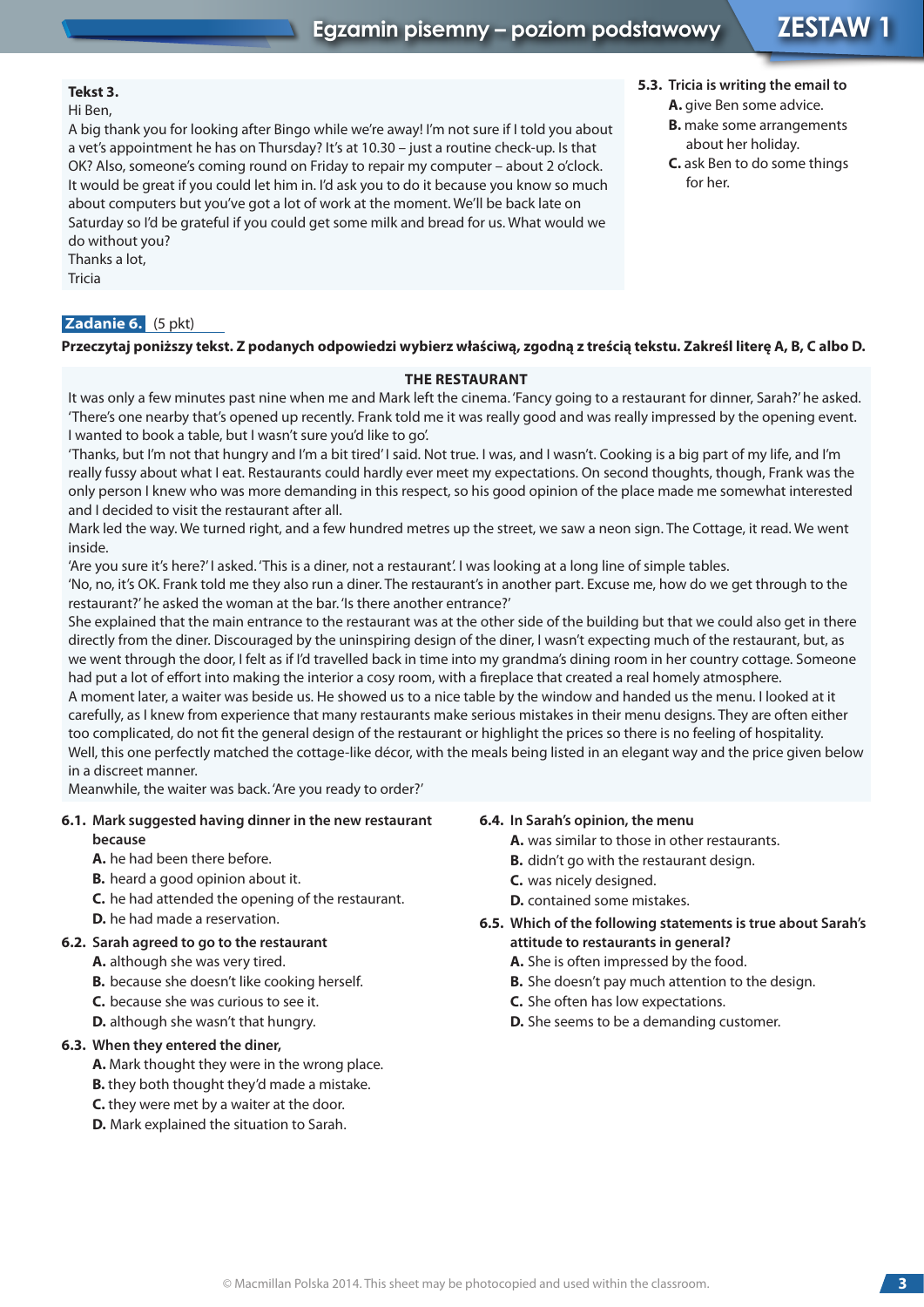# **Zadanie 7.** (3 pkt)

**Przeczytaj tekst, z którego usunięto trzy zdania. Wpisz w luki 7.1.–7.3. litery, którymi oznaczono usunięte zdania (A–E), tak aby otrzymać logiczny i spójny tekst. Uwaga: dwa zdania zostały podane dodatkowo i nie pasują do żadnej luki.**

#### **KNOWLEDGE IS POWER**

In the past, knowledge was only available to certain groups of people: either those in power or scholars. It sometimes took months or even years for news or ideas to spread around. **7.1.** \_ The global village, as some like to view today's world, values information and knowledge more than ever before. The development of the Internet has made information even more important. Now, you can't really say that you couldn't find all the information you needed. The Internet allows instant access to any kind of data. Statistics show that although the use of online resources is still the domain of the young, more and more older people are beginning to enjoy the opportunities that the Internet offers. **7.2.** \_ Indeed, most people, when asked about where they look for any information they might need, point to the Internet as the most obvious source

For good reason, some people have come to believe that if some information exists, you can find it online. Or can you? **7.3.** \_ The huge amounts of information available online can easily make us frustrated because of the need to check numerous websites, some of which might give confusing or even wrong information.

**A.** In spite of this, people still depend on the information they get.

- **B.** It is becoming clearer and clearer that the greatest strength of the Internet can also be seen as its biggest weakness.
- **C.** The development of the Internet has changed all of this.
- **D.** This has also created many jobs for people who want to work with computers.
- **E.** It is no longer uncommon to see elderly people in internet cafés, searching for information and using email.

# **ZNAJOMOŚĆ ŚRODKÓW JĘZYKOWYCH**

#### **Zadanie 8.** (5 pkt)

#### **Przeczytaj poniższy tekst. Z podanych odpowiedzi wybierz właściwą, tak aby otrzymać logiczny i gramatycznie poprawny tekst. Zakreśl literę A, B albo C.**

Teenagers in the UK often 8.1. <sub>10</sub> on part-time work to bring them some extra pocket money. This can be during term time or on holidays. Popular evening or weekend jobs seem to be babysitting or working at the check-out in supermarkets, while holiday<br>jobs include supervising children at holiday camps or even becoming tourist guides **8.2.** The a jobs include supervising children at holiday camps or even becoming tourist guides **8.2.** \_\_ a few weeks. Some people feel that setting<br>students **8.3.** \_\_ spend their free time focusing on school work or relaxing, not work work experience while still at school is valuable for students and that this can actually give the students an advantage when they work experience while still at school is valuable for students and that this can actually give the students an advantage when the apply for jobs in the future. They can learn useful skills **8.4.** \_\_\_ as organising their ti apply for jobs in the future. They can learn useful skills **8.4.** \_\_ as organising their time well, interacting with others and having responsibilities. However, there are age and time limits in place to make sure that you time at work and not enough on their studies.

| <b>8.1. A.</b> get   | <b>B.</b> take   | <b>C.</b> make |
|----------------------|------------------|----------------|
| <b>8.2. A. since</b> | <b>B.</b> for    | $C.$ from      |
| <b>8.3. A. ought</b> | <b>B.</b> should | <b>C.</b> need |
| 8.4. A. so           | <b>B.</b> like   | C. such        |
| <b>8.5. A. very</b>  | <b>B.</b> too    | $C.$ far       |

# **Zadanie 9.** (5 pkt)

**W zdaniach 9.1.–9.5. wybierz wyraz, który poprawnie uzupełnia luki w obydwu zdaniach. Zakreśl literę A, B albo C.**

| 9.1.                                                      | 9.4.                                                           |
|-----------------------------------------------------------|----------------------------------------------------------------|
| I'll __ the arrangements for the party.                   | Has your bank got a ___ in our town?                           |
| This decision will ____ a big difference to the students. | They had to cut off the big __ of the tree because it was      |
| <b>C.</b> make<br><b>A.</b> do<br><b>B.</b> get           | dangerous.                                                     |
| 9.2.                                                      | <b>C.</b> branch<br><b>A.</b> part<br><b>B.</b> section        |
| The head teacher's office is the first floor.             | 9.5.                                                           |
| Jack isn't very keen __ studying maths.                   | I looked __ the word in the dictionary but I couldn't find it. |
| <b>A.</b> on <b>B.</b> in<br>$C$ . at                     | How do you turn ____ the volume on this radio?                 |
| 9.3.                                                      | <b>C.</b> down<br><b>A.</b> on<br>B. up                        |
| Anna's sister is very __ and passed all her exams.        |                                                                |
| Please pull the curtains. The sun's too __ in here.       |                                                                |
| <b>A.</b> light <b>B.</b> bright<br><b>C.</b> shiny       |                                                                |